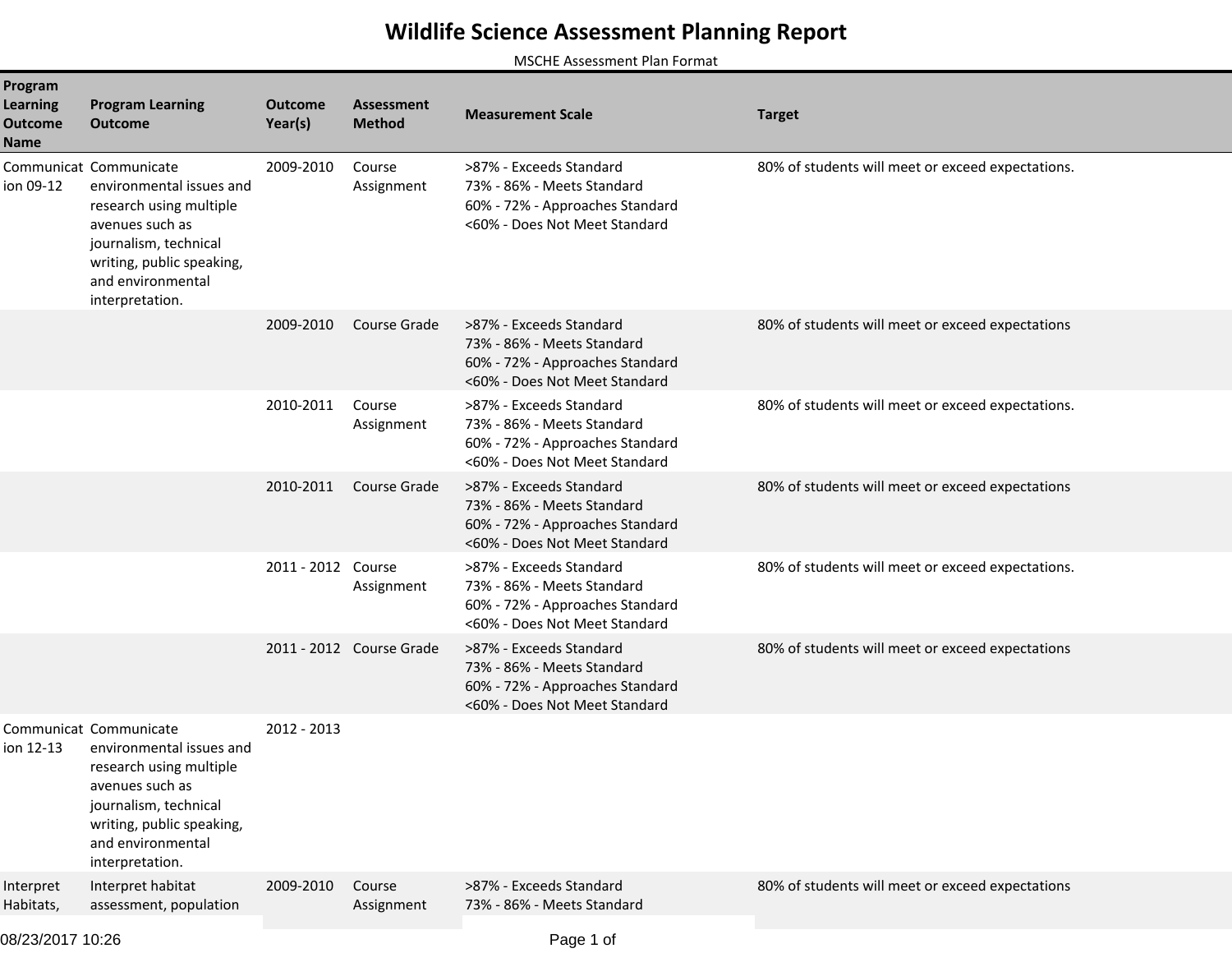| Program<br><b>Learning</b><br><b>Outcome</b><br>Name | <b>Program Learning</b><br><b>Outcome</b>                                                                                | <b>Outcome</b><br>Year(s) | <b>Assessment</b><br><b>Method</b> | <b>Measurement Scale</b>                                                                                                  | <b>Target</b>                                     |
|------------------------------------------------------|--------------------------------------------------------------------------------------------------------------------------|---------------------------|------------------------------------|---------------------------------------------------------------------------------------------------------------------------|---------------------------------------------------|
| and Human<br><b>Dimensions</b><br>$09-12$            | Populations, modeling, and human<br>dimensions in wildlife<br>management planning.                                       | 2009-2010                 | Course<br>Assignment               | 60% - 72% - Approaches Standard<br><60% - Does Not Meet Standard                                                          | 80% of students will meet or exceed expectations  |
|                                                      |                                                                                                                          | 2009-2010                 | Course Grade                       | >87% - Exceeds Standard<br>73% - 86% - Meets Standard<br>60% - 72% - Approaches Standard<br><60% - Does Not Meet Standard | 80% of students will meet or exceed expectations  |
|                                                      |                                                                                                                          | 2009-2010                 | Lab Project                        | >87% - Exceeds Standard<br>73% - 86% - Meets Standard<br>60% - 72% - Approaches Standard<br><60% - Does Not Meet Standard | 80% of students will meet or exceed expectations. |
|                                                      |                                                                                                                          | 2010-2011                 | Course<br>Assignment               | >87% - Exceeds Standard<br>73% - 86% - Meets Standard<br>60% - 72% - Approaches Standard<br><60% - Does Not Meet Standard | 80% of students will meet or exceed expectations  |
|                                                      |                                                                                                                          | 2010-2011                 | Course Grade                       | >87% - Exceeds Standard<br>73% - 86% - Meets Standard<br>60% - 72% - Approaches Standard<br><60% - Does Not Meet Standard | 80% of students will meet or exceed expectations  |
|                                                      |                                                                                                                          | 2010-2011                 | Lab Project                        | >87% - Exceeds Standard<br>73% - 86% - Meets Standard<br>60% - 72% - Approaches Standard<br><60% - Does Not Meet Standard | 80% of students will meet or exceed expectations. |
|                                                      |                                                                                                                          | 2011 - 2012 Course        | Assignment                         | >87% - Exceeds Standard<br>73% - 86% - Meets Standard<br>60% - 72% - Approaches Standard<br><60% - Does Not Meet Standard | 80% of students will meet or exceed expectations  |
|                                                      |                                                                                                                          |                           | 2011 - 2012 Course Grade           | >87% - Exceeds Standard<br>73% - 86% - Meets Standard<br>60% - 72% - Approaches Standard<br><60% - Does Not Meet Standard | 80% of students will meet or exceed expectations  |
|                                                      |                                                                                                                          | 2011 - 2012 Lab Project   |                                    | >87% - Exceeds Standard<br>73% - 86% - Meets Standard<br>60% - 72% - Approaches Standard<br><60% - Does Not Meet Standard | 80% of students will meet or exceed expectations. |
| Knowledge<br>of Physical<br>Science 09-<br>12        | Demonstrate knowledge<br>of physical science<br>(chemistry, physics) and<br>apply that knowledge to<br>wildlife biology. | 2009-2010                 | Course Grade                       | >87% - Exceeds Standard<br>73% - 86% - Meets Standard<br>60% - 72% - Approaches Standard<br><60% - Does Not Meet Standard | 80% of students will meet or exceed expectations  |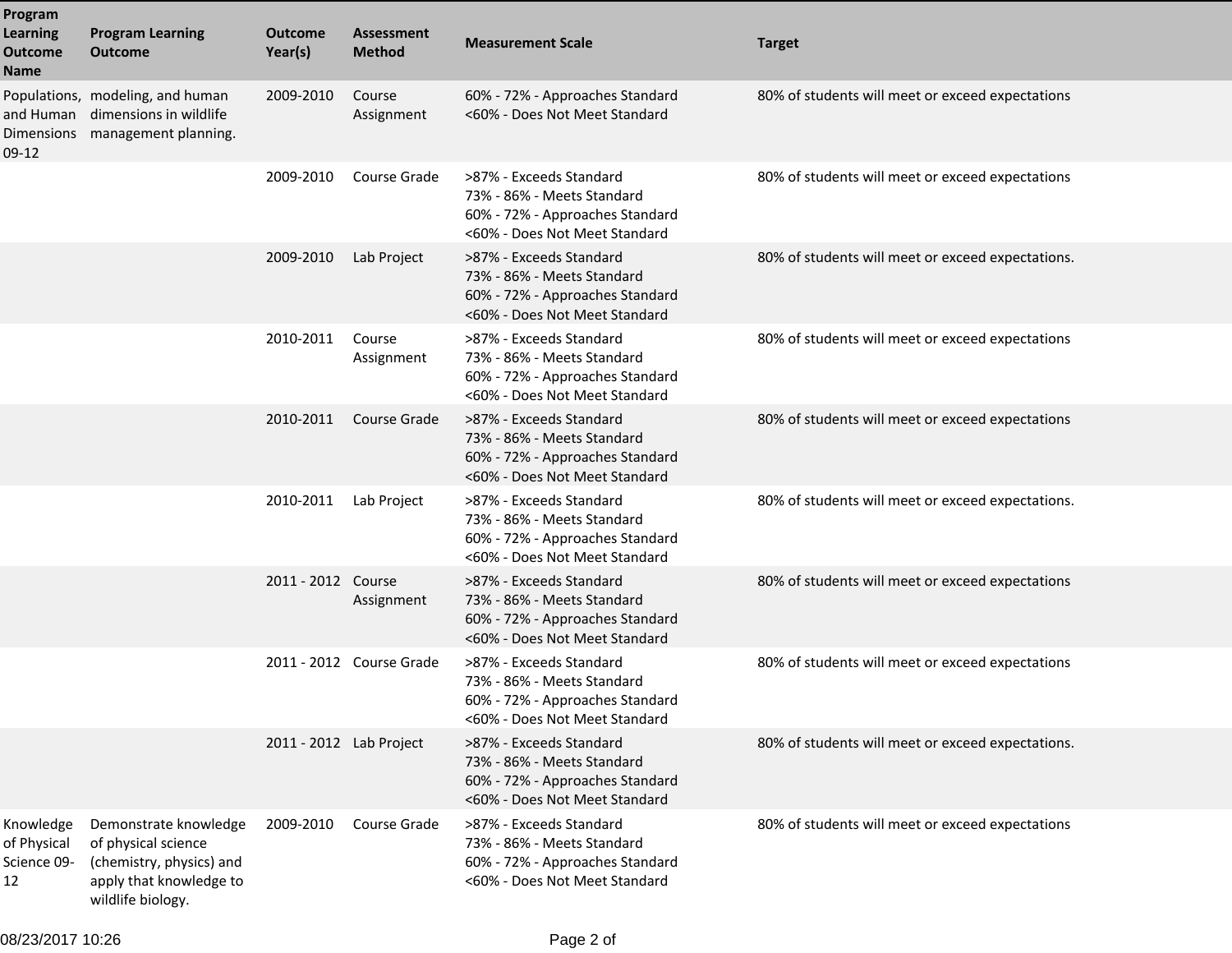| Program<br><b>Learning</b><br><b>Outcome</b><br>Name | <b>Program Learning</b><br><b>Outcome</b>                                                                                                       | <b>Outcome</b><br>Year(s) | <b>Assessment</b><br><b>Method</b> | <b>Measurement Scale</b>                                                                                                  | <b>Target</b>                                     |
|------------------------------------------------------|-------------------------------------------------------------------------------------------------------------------------------------------------|---------------------------|------------------------------------|---------------------------------------------------------------------------------------------------------------------------|---------------------------------------------------|
|                                                      |                                                                                                                                                 | 2009-2010                 | Lab Project                        | >87% - Exceeds Standard<br>73% - 86% - Meets Standard<br>60% - 72% - Approaches Standard<br><60% - Does Not Meet Standard | 80% of students will meet or exceed expectations  |
|                                                      |                                                                                                                                                 | 2010-2011                 | Course Grade                       | >87% - Exceeds Standard<br>73% - 86% - Meets Standard<br>60% - 72% - Approaches Standard<br><60% - Does Not Meet Standard | 80% of students will meet or exceed expectations  |
|                                                      |                                                                                                                                                 | 2010-2011                 | Lab Project                        | >87% - Exceeds Standard<br>73% - 86% - Meets Standard<br>60% - 72% - Approaches Standard<br><60% - Does Not Meet Standard | 80% of students will meet or exceed expectations  |
|                                                      |                                                                                                                                                 |                           | 2011 - 2012 Course Grade           | >87% - Exceeds Standard<br>73% - 86% - Meets Standard<br>60% - 72% - Approaches Standard<br><60% - Does Not Meet Standard | 80% of students will meet or exceed expectations  |
|                                                      |                                                                                                                                                 | 2011 - 2012 Lab Project   |                                    | >87% - Exceeds Standard<br>73% - 86% - Meets Standard<br>60% - 72% - Approaches Standard<br><60% - Does Not Meet Standard | 80% of students will meet or exceed expectations  |
| Knowledge<br>of Physical<br>Science 12-<br>13        | Demonstrate knowledge<br>of physical science<br>(chemistry, physics) and<br>apply that knowledge to<br>wildlife biology.                        | 2012 - 2013               |                                    |                                                                                                                           |                                                   |
| Policy<br>Interpretati<br>on 09-12                   | Interpret public policy and 2009-2010<br>law as they relate to<br>conservation and<br>management of wildlife<br>and other natural<br>resources. |                           | Course Grade                       | >87% - Exceeds Standard<br>73% - 86% - Meets Standard<br>60% - 72% - Approaches Standard<br><60% - Does Not Meet Standard | 80% of students will meet or exceed expectations  |
|                                                      |                                                                                                                                                 | 2009-2010                 | Exam/Quiz - In<br>Course           | >87% - Exceeds Standard<br>73% - 86% - Meets Standard<br>60% - 72% - Approaches Standard<br><60% - Does Not Meet Standard | 80% of students will meet or exceed expectations. |
|                                                      |                                                                                                                                                 | 2010-2011                 | Course Grade                       | >87% - Exceeds Standard<br>73% - 86% - Meets Standard<br>60% - 72% - Approaches Standard<br><60% - Does Not Meet Standard | 80% of students will meet or exceed expectations  |
|                                                      |                                                                                                                                                 | 2010-2011                 | Exam/Quiz - In<br>Course           | >87% - Exceeds Standard<br>73% - 86% - Meets Standard                                                                     | 80% of students will meet or exceed expectations. |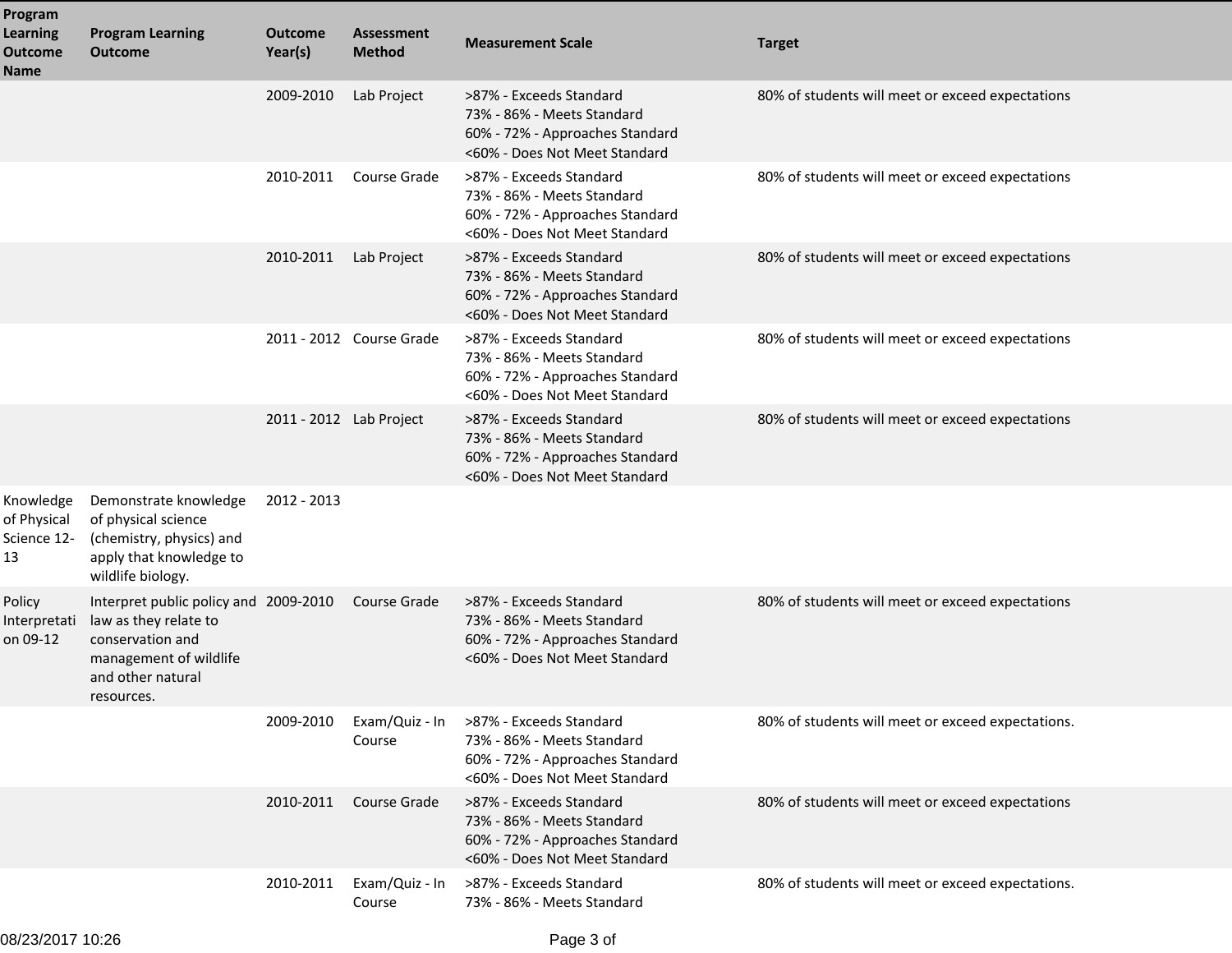| Program<br><b>Learning</b><br><b>Outcome</b><br><b>Name</b> | <b>Program Learning</b><br><b>Outcome</b>                                                                                                         | <b>Outcome</b><br>Year(s) | <b>Assessment</b><br><b>Method</b>   | <b>Measurement Scale</b>                                                                                                  | <b>Target</b>                                     |
|-------------------------------------------------------------|---------------------------------------------------------------------------------------------------------------------------------------------------|---------------------------|--------------------------------------|---------------------------------------------------------------------------------------------------------------------------|---------------------------------------------------|
|                                                             |                                                                                                                                                   | 2010-2011                 | Exam/Quiz - In<br>Course             | 60% - 72% - Approaches Standard<br><60% - Does Not Meet Standard                                                          | 80% of students will meet or exceed expectations. |
|                                                             |                                                                                                                                                   |                           | 2011 - 2012 Course Grade             | >87% - Exceeds Standard<br>73% - 86% - Meets Standard<br>60% - 72% - Approaches Standard<br><60% - Does Not Meet Standard | 80% of students will meet or exceed expectations  |
|                                                             |                                                                                                                                                   |                           | 2011 - 2012 Exam/Quiz - In<br>Course | >87% - Exceeds Standard<br>73% - 86% - Meets Standard<br>60% - 72% - Approaches Standard<br><60% - Does Not Meet Standard | 80% of students will meet or exceed expectations. |
| Policy<br>Interpretati<br>on 12-13                          | Interpret public policy and 2012 - 2013<br>law as they relate to<br>conservation and<br>management of wildlife<br>and other natural<br>resources. |                           |                                      |                                                                                                                           |                                                   |
| Scientific<br>Assessment<br>09-12                           | Assess habitat quality and<br>animal populations by<br>means of scientific<br>surveys, statistics, and<br>other quantitative<br>methods.          | 2009-2010                 | Course Grade                         | >87% - Exceeds Standard<br>73% - 86% - Meets Standard<br>60% - 72% - Approaches Standard<br><60% - Does Not Meet Standard | 80% of students will meet or exceed expectations  |
|                                                             |                                                                                                                                                   | 2009-2010                 | Group Project                        | >87% - Exceeds Standard<br>73% - 86% - Meets Standard<br>60% - 72% - Approaches Standard<br><60% - Does Not Meet Standard | 80% of students will meet or exceed expectations. |
|                                                             |                                                                                                                                                   | 2010-2011                 | Course Grade                         | >87% - Exceeds Standard<br>73% - 86% - Meets Standard<br>60% - 72% - Approaches Standard<br><60% - Does Not Meet Standard | 80% of students will meet or exceed expectations  |
|                                                             |                                                                                                                                                   | 2010-2011                 | <b>Group Project</b>                 | >87% - Exceeds Standard<br>73% - 86% - Meets Standard<br>60% - 72% - Approaches Standard<br><60% - Does Not Meet Standard | 80% of students will meet or exceed expectations. |
|                                                             |                                                                                                                                                   |                           | 2011 - 2012 Course Grade             | >87% - Exceeds Standard<br>73% - 86% - Meets Standard<br>60% - 72% - Approaches Standard<br><60% - Does Not Meet Standard | 80% of students will meet or exceed expectations  |
|                                                             |                                                                                                                                                   |                           | 2011 - 2012 Group Project            | >87% - Exceeds Standard<br>73% - 86% - Meets Standard<br>60% - 72% - Approaches Standard                                  | 80% of students will meet or exceed expectations. |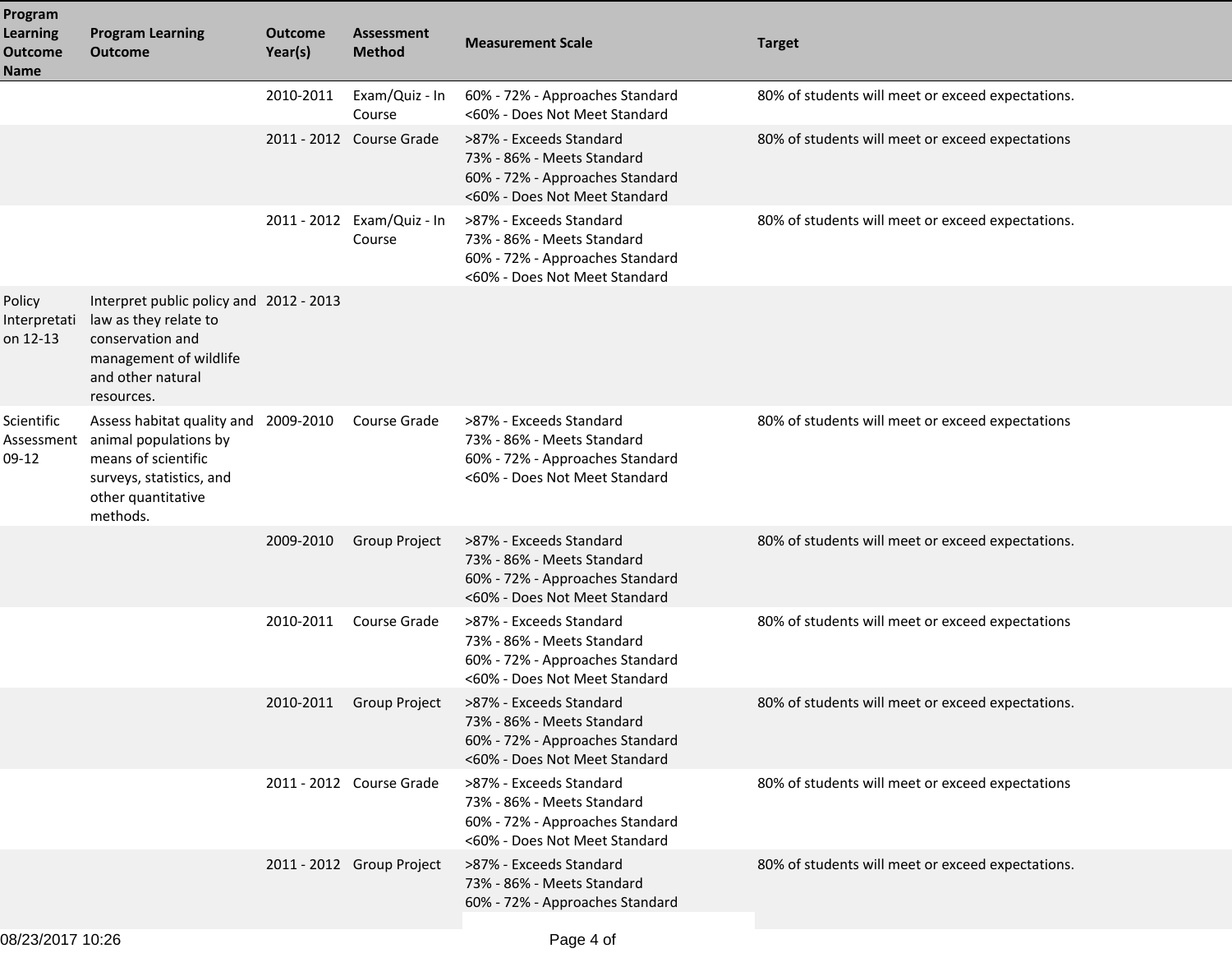| Program<br><b>Learning</b><br><b>Outcome</b><br><b>Name</b> | <b>Program Learning</b><br><b>Outcome</b>                                                                                                                                  | Outcome<br>Year(s) | <b>Assessment</b><br><b>Method</b>   | <b>Measurement Scale</b>                                                                                                  | <b>Target</b>                                     |
|-------------------------------------------------------------|----------------------------------------------------------------------------------------------------------------------------------------------------------------------------|--------------------|--------------------------------------|---------------------------------------------------------------------------------------------------------------------------|---------------------------------------------------|
|                                                             |                                                                                                                                                                            |                    | 2011 - 2012 Group Project            | <60% - Does Not Meet Standard                                                                                             | 80% of students will meet or exceed expectations. |
| Scientific<br>Assessment<br>$12 - 13$                       | Assess habitat quality and<br>animal populations by<br>means of scientific<br>surveys, statistics, and<br>other quantitative<br>methods.                                   | 2012 - 2013        |                                      |                                                                                                                           |                                                   |
| Specimen<br>Identificatio<br>n 09-12                        | Identify birds, mammals,<br>reptiles, invertebrates,<br>and plants from field and<br>museum specimens, and<br>demonstrate an<br>understanding of their<br>natural history. | 2009-2010          | Course Grade                         | >87% - Exceeds Standard<br>73% - 86% - Meets Standard<br>60% - 72% - Approaches Standard<br><60% - Does Not Meet Standard | 80% of students will meet or exceed expectations  |
|                                                             |                                                                                                                                                                            | 2009-2010          | Exam/Quiz - In<br>Course             | >87% - Exceeds Standard<br>73% - 86% - Meets Standard<br>60% - 72% - Approaches Standard<br><60% - Does Not Meet Standard | 80% of students will meet or exceed expectations. |
|                                                             |                                                                                                                                                                            | 2010-2011          | Course Grade                         | >87% - Exceeds Standard<br>73% - 86% - Meets Standard<br>60% - 72% - Approaches Standard<br><60% - Does Not Meet Standard | 80% of students will meet or exceed expectations  |
|                                                             |                                                                                                                                                                            | 2010-2011          | Exam/Quiz - In<br>Course             | >87% - Exceeds Standard<br>73% - 86% - Meets Standard<br>60% - 72% - Approaches Standard<br><60% - Does Not Meet Standard | 80% of students will meet or exceed expectations. |
|                                                             |                                                                                                                                                                            |                    | 2011 - 2012 Course Grade             | >87% - Exceeds Standard<br>73% - 86% - Meets Standard<br>60% - 72% - Approaches Standard<br><60% - Does Not Meet Standard | 80% of students will meet or exceed expectations  |
|                                                             |                                                                                                                                                                            |                    | 2011 - 2012 Exam/Quiz - In<br>Course | >87% - Exceeds Standard<br>73% - 86% - Meets Standard<br>60% - 72% - Approaches Standard<br><60% - Does Not Meet Standard | 80% of students will meet or exceed expectations. |
| Specimen<br>Identificatio<br>n 12-13                        | Identify birds, mammals,<br>reptiles, invertebrates,<br>and plants from field and<br>museum specimens, and<br>demonstrate an<br>understanding of their<br>natural history. | 2012 - 2013        |                                      |                                                                                                                           |                                                   |
|                                                             |                                                                                                                                                                            |                    |                                      |                                                                                                                           |                                                   |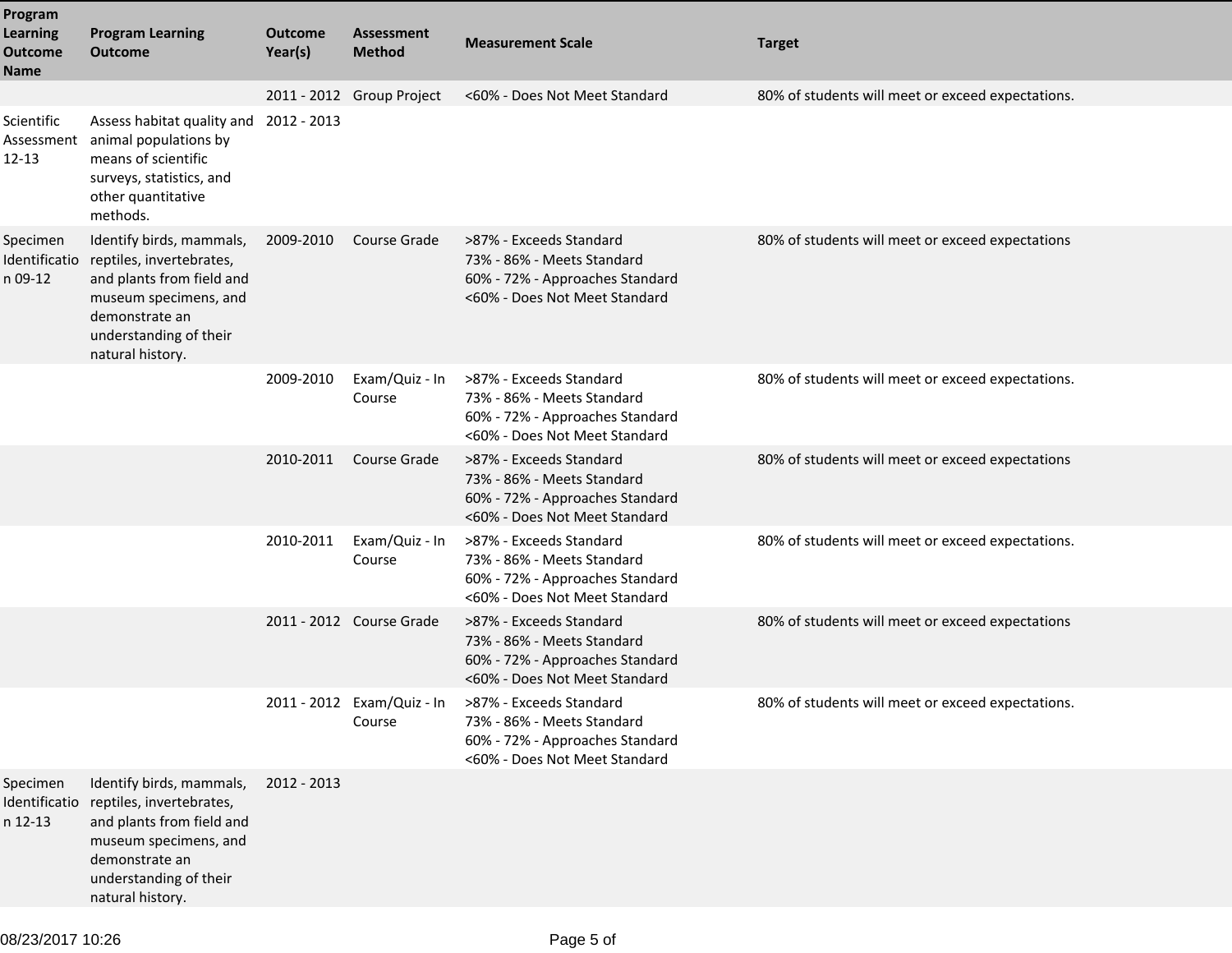| Program<br><b>Learning</b><br><b>Outcome</b><br>Name         | <b>Program Learning</b><br><b>Outcome</b>                                                                                                                             | Outcome<br>Year(s) | <b>Assessment</b><br><b>Method</b> | <b>Measurement Scale</b>                                                                                                  | <b>Target</b>                                     |
|--------------------------------------------------------------|-----------------------------------------------------------------------------------------------------------------------------------------------------------------------|--------------------|------------------------------------|---------------------------------------------------------------------------------------------------------------------------|---------------------------------------------------|
| Team Work<br>09-12                                           | Work effectively with<br>others in a team<br>environment.                                                                                                             | 2009-2010          | Course Grade                       | >87% - Exceeds Standard<br>73% - 86% - Meets Standard<br>60% - 72% - Approaches Standard<br><60% - Does Not Meet Standard | 80% of students will meet or exceed expectations. |
|                                                              |                                                                                                                                                                       | 2009-2010          | Group Project                      | >87% - Exceeds Standard<br>73% - 86% - Meets Standard<br>60% - 72% - Approaches Standard<br><60% - Does Not Meet Standard | 80% of students will meet or exceed expectations  |
|                                                              |                                                                                                                                                                       | 2010-2011          | Course Grade                       | >87% - Exceeds Standard<br>73% - 86% - Meets Standard<br>60% - 72% - Approaches Standard<br><60% - Does Not Meet Standard | 80% of students will meet or exceed expectations. |
|                                                              |                                                                                                                                                                       | 2010-2011          | <b>Group Project</b>               | >87% - Exceeds Standard<br>73% - 86% - Meets Standard<br>60% - 72% - Approaches Standard<br><60% - Does Not Meet Standard | 80% of students will meet or exceed expectations  |
|                                                              |                                                                                                                                                                       |                    | 2011 - 2012 Course Grade           | >87% - Exceeds Standard<br>73% - 86% - Meets Standard<br>60% - 72% - Approaches Standard<br><60% - Does Not Meet Standard | 80% of students will meet or exceed expectations. |
|                                                              |                                                                                                                                                                       |                    | 2011 - 2012 Group Project          | >87% - Exceeds Standard<br>73% - 86% - Meets Standard<br>60% - 72% - Approaches Standard<br><60% - Does Not Meet Standard | 80% of students will meet or exceed expectations  |
| Team Work<br>12-13                                           | Work effectively with<br>others in a team<br>environment.                                                                                                             | 2012 - 2013        |                                    |                                                                                                                           |                                                   |
| Wildlife<br>Habitat and<br>Population<br>Dynamics<br>$09-12$ | Explain and predict<br>wildlife habitat<br>requirements and<br>population dynamics, and<br>their drivers of change,<br>especially in relation to<br>human activities. | 2009-2010          | Course<br>Assignment               | >87% - Exceeds Standard<br>73% - 86% - Meets Standard<br>60% - 72% - Approaches Standard<br><60% - Does Not Meet Standard | 80% of students will meet or exceed expectations  |
|                                                              |                                                                                                                                                                       | 2009-2010          | Course Grade                       | >87% - Exceeds Standard<br>73% - 86% - Meets Standard<br>60% - 72% - Approaches Standard<br><60% - Does Not Meet Standard | 80% of students will meet or exceed expectations  |
|                                                              |                                                                                                                                                                       | 2010-2011          | Course<br>Assignment               | >87% - Exceeds Standard<br>73% - 86% - Meets Standard<br>60% - 72% - Approaches Standard                                  | 80% of students will meet or exceed expectations  |